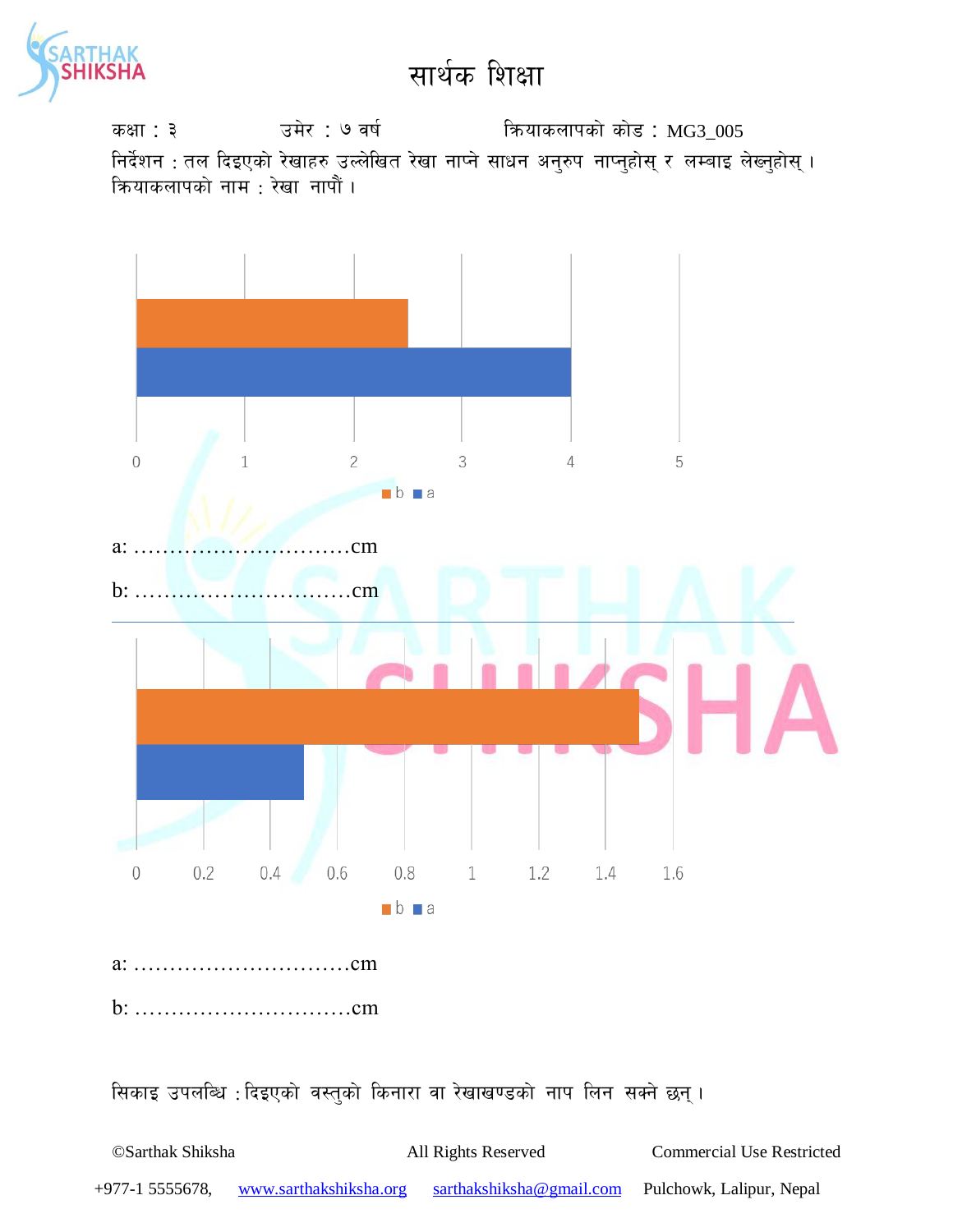

sIff : # pd]/ : & jif{ lqmofsnfksf] sf]8 : MG3\_006 निर्देशन : तल दिइएको रेखाहरु उल्लेखित रेखा नाप्ने साधन अनुरुप नाप्नुहोस् र लम्बाइ लेख्नुहोस् । कियाकलापको नाम : रेखा नापौं ।

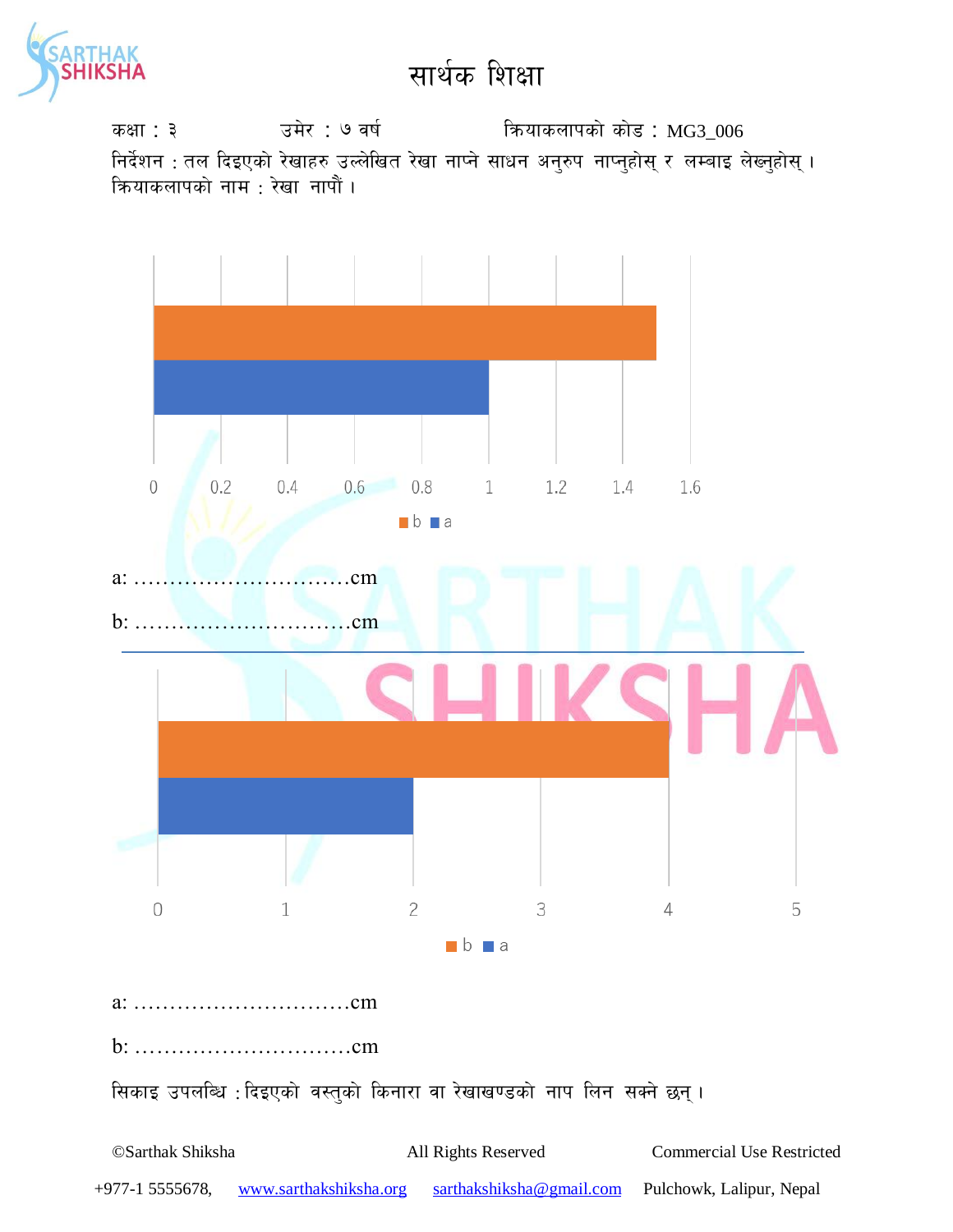

कक्षा : ३ वर्ष : ७ वर्ष : कथाकलापको कोड : MG3\_007 निर्देशन : तल दिइएको दुईं वटा रेखाहरुको लम्बाइ हेर्नुहोस् र जोडेर लेख्नुहोस् । क्रियाकलापको नाम : रेखा जोडौं <mark>।</mark>

| 4cm              |          |                        |  |                                                      | 2cm |                                  |
|------------------|----------|------------------------|--|------------------------------------------------------|-----|----------------------------------|
|                  | $\pm$    |                        |  |                                                      |     |                                  |
|                  |          |                        |  |                                                      |     |                                  |
| 2.5cm            |          |                        |  |                                                      | 1cm |                                  |
|                  | $\bm{+}$ |                        |  |                                                      |     |                                  |
|                  |          |                        |  |                                                      |     |                                  |
|                  | 3cm      |                        |  |                                                      | 6cm |                                  |
|                  | ┱        |                        |  |                                                      |     |                                  |
|                  |          |                        |  |                                                      |     |                                  |
|                  |          |                        |  |                                                      |     |                                  |
| 5cm              |          |                        |  | 5cm                                                  |     |                                  |
|                  | $\bm{+}$ |                        |  |                                                      |     |                                  |
|                  |          |                        |  | सिकाइ उपलब्धि : रेखाको नाप लिन र जोड गर्न सक्ने छन्। |     |                                  |
| ©Sarthak Shiksha |          |                        |  | All Rights Reserved                                  |     | <b>Commercial Use Restricted</b> |
| +977-1 5555678,  |          | www.sarthakshiksha.org |  | sarthakshiksha@gmail.com                             |     | Pulchowk, Lalipur, Nepal         |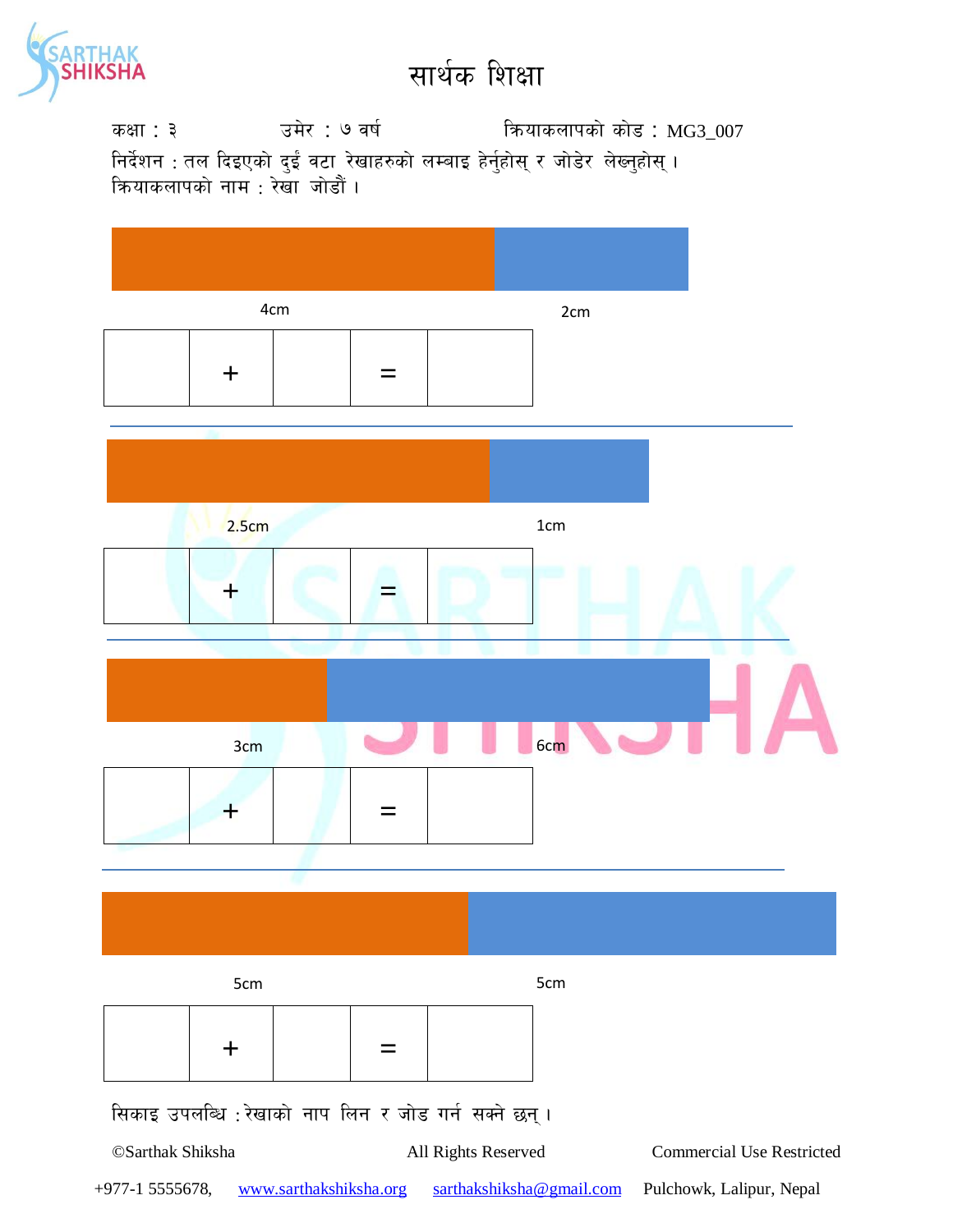

कक्षा : ३ उमेर : ७ वर्ष कियाकलापको कोड : MG3\_008 निर्देशन : तल दिइएको दुईं वटा रेखाहरुको लम्बाइ हेर्नुहोस् र घटाएर लेख्नुहोस् । कियाकलापको नाम : रेखा घटाऔं <mark>।</mark>



सिकाइ उपलब्धि : रेखाको नाप लिन र घटाउन सक्ने छन्।

©Sarthak Shiksha All Rights Reserved Commercial Use Restricted +977-1 5555678, www.sarthakshiksha.org sarthakshiksha@gmail.com Pulchowk, Lalipur, Nepal